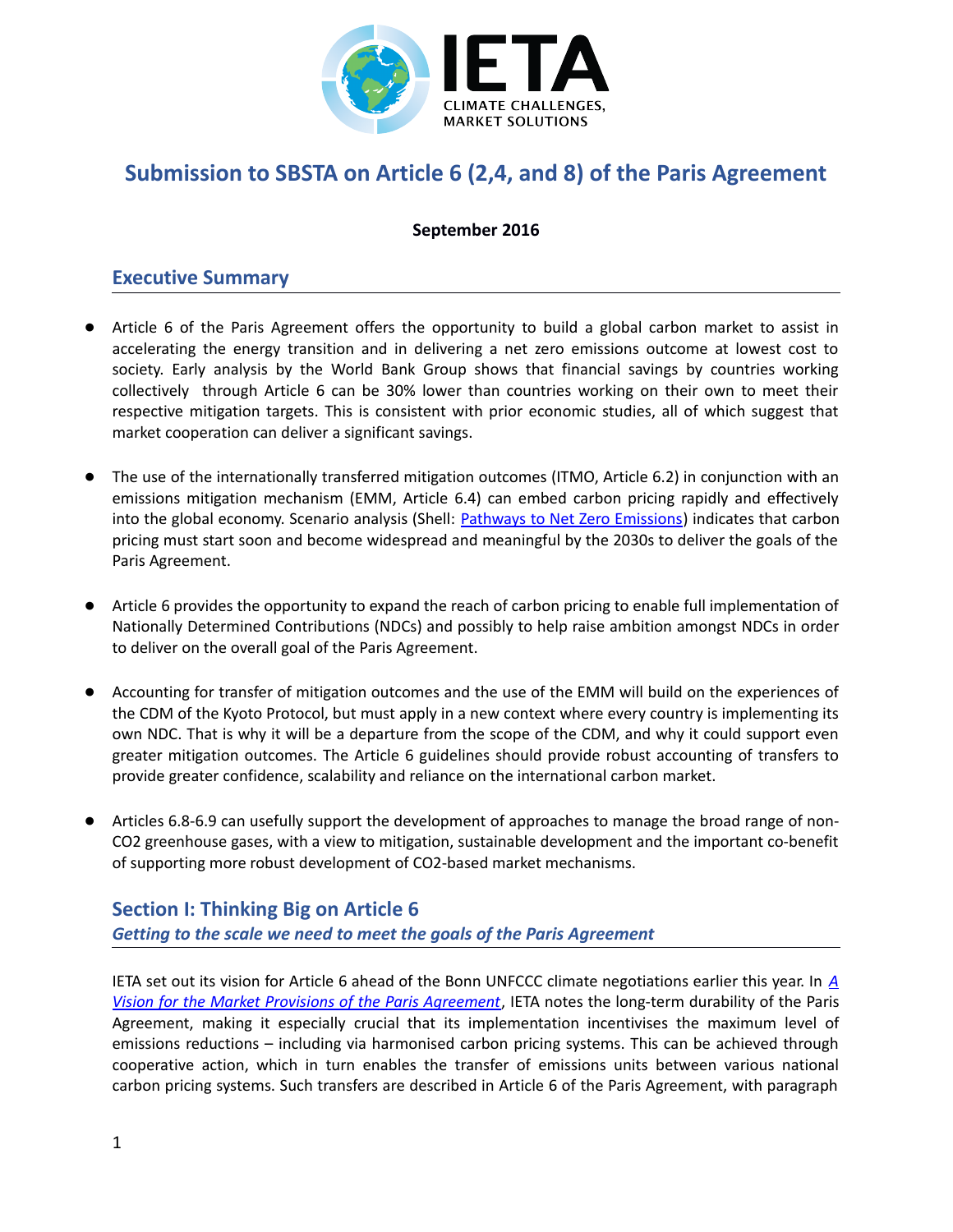2 establishing internationally transferable mitigation outcomes (ITMOs) as means of accounting for such linkages.

The system of transfers must be sufficiently robust to support large-scale mitigation investments in a wide range of jurisdictions. The system must promote confidence not only for the Parties involved and their constituents, but also for the international community. To deliver that confidence, the Article 6 accounting guidelines should focus on solid fundamentals of clarity, consistency and accuracy. These fundamentals are described more fully below.

Linking carbon pricing systems can help drive costs down and create the economic conditions for greater emissions cuts in the future. If national systems operate in isolation, they can end up costing more – which can discourage ambition. Linkages allow governments to go beyond the minimums proposed in their INDCs in the months leading up to COP 21 in Paris. Taking steps to forge these connections now can provide a boost to the formation of rules guiding ITMO exchanges, including on accounting and transparency.

Ninety governments state in their INDCs that access to markets is essential to fulfil their plan, if not to go further, according to our recent [analysis](http://www.ieta.org/resources/Resources/Reports/Carbon_Pricing_The_Paris_Agreements_Key_Ingredient.pdf)<sup>1</sup> with the Environmental Defense Fund. The ITMO provision in the agreement could see carbon market coalitions or clubs form, as governments seek to raise their ambitions.

Our Vision for Article 6 also highlights the role of the Emissions Mitigation Mechanism (EMM), as established by paragraph 4 of article 6. This mechanism can cut emissions in countries which are currently not in a position to establish a carbon pricing system, yet which need the climate finance that the EMM can bring. Robust accounting and governance provisions are again crucial to ensuring the environmental integrity of any resulting reductions that are counted towards a country's Paris Agreement goal.

The EMM and the ITMO process have great potential to involve all countries and to target whole sectors, rather than the project-by-project approach with the CDM and JI under the Kyoto Protocol. This can help governments meet the ultimate objective of the Paris Agreement of limiting the temperature increase to well below 2 degrees. The EMM can also be a catalyst for more carbon pricing systems and build upon the experiences of the CDM, if flexibility remains at its core and it allows for private sector participation.

In *[A Vision for the Market Provisions of the Paris Agreement](http://www.ieta.org/resources/Resources/Position_Papers/2016/IETA_Article_6_Implementation_Paper_May2016.pdf)*, IETA offered a 'straw man' proposal that shows a potential implementation of cooperative approaches, using Article 6 and the NDC structure of the Paris Agreement to insert carbon pricing into national economies. We hope that policymakers will refer back to that 'straw man' as they embark on negotiations over accounting under Article 6 of the Paris Agreement at COP 22 in Marrakech.

**Section II: Accounting in the Paris Agreement** *Toward principles to guide market development*

**Introduction**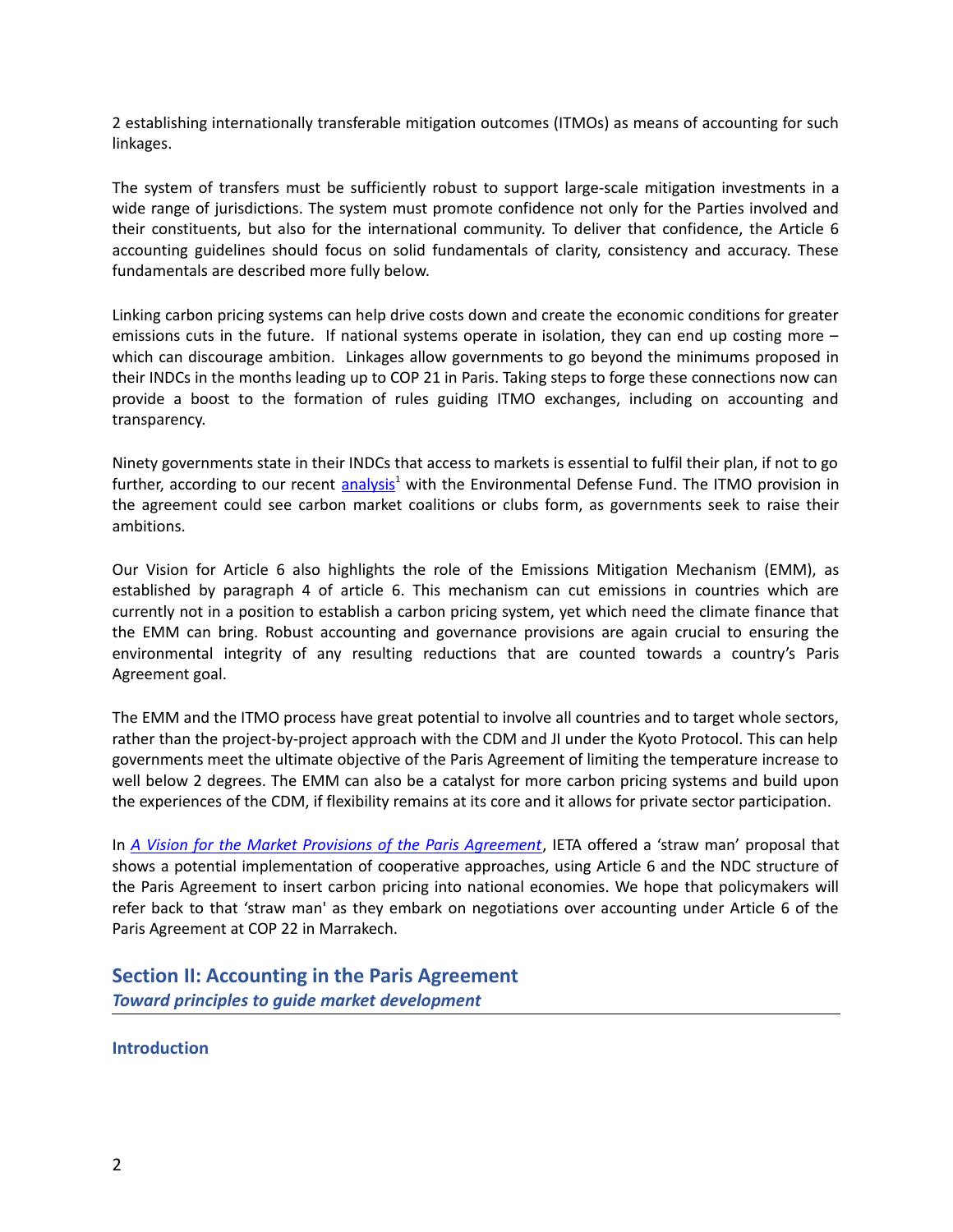The design of the Kyoto Protocol resulted in a particular emissions accounting architecture that has seen widespread adoption, even within jurisdictions not covered by the Protocol itself. That architecture is a mixture of allowance allocation appearing in cap-and-trade systems, combined with a provision for project-based credits originating outside these caps. Project-based credits effectively raise the amount of supply in the market when they are imported into the covered system. Under the Kyoto Protocol, allowance allocation is handled through the issuance of Assigned Amount Units to Annex 1 Parties. The project based systems, known as the Clean Development Mechanism (CDM) and the Joint Implementation (JI) program, produce the credit supplies from developing countries and economies in transition.

Similarly in California and Quebec, which are not covered by the Kyoto Protocol, allocation is handled through the distribution or sale of allowances, and external projects produce credits through the state's/province's compliance offset protocol and issuance system. The Regional Greenhouse Gas Initiative in the United States, which is primarily an allowance trading model, uses a similar system.

A feature of these systems is that the accounting normally focuses first on the allowance allocations to entities within the cap, and second to the projects that are awarded credits for reductions achieved outside the cap.

Since none of these systems cover the entirety of global emissions, they alone cannot account for the total greenhouse gas impacts on the atmosphere. There is an implicit assumption that the sum of the various parts adds up, such that the overall outcome is better than not having conducted the exercise at all. This happens because only a small percentage of the global economy sits under a cap, so there is no accounting mechanism available to account for the total global impact.

A further issue related to the current structure is the macro accounting of the external credit. Projects vary in type, ranging from clearly measurable emission reductions (e.g. capturing landfill methane) to notional reductions (e.g. a wind turbine is built, but the alternative might have been more coal use). Particularly in the case of the latter example which is an energy mix question, in some countries there may not be a resolution between the local project and the overall carbon emissions of the host country: the project may reduce emissions, but new fossil generation could still increase the overall emissions of the country.

#### **Accounting Provisions in the Paris Agreement**

The Agreement is built on the concept of Nationally Determined Contributions (NDCs) and includes several explicit references to reporting of obligations, emissions reductions, and emissions transfers. These are summarised below:

- 1. Article 13 of the Paris Agreement includes a transparency framework which describes **reporting obligations** of Parties and includes national reports and emissions inventories. Different reporting obligations depend on different capabilities: large, industrialised Parties currently have higher reporting obligations than smaller, less industrialised Parties.
- 2. Article 6 of the Paris Agreement provides the **guidelines on reporting of international transfers of mitigation outcomes** will be agreed at the first meeting of its COP/MOP – but each Party will decide how it comports with the guidelines. A new mitigation **mechanism**, to which all Parties have access, is also bolstered with a **strong provision against double counting**.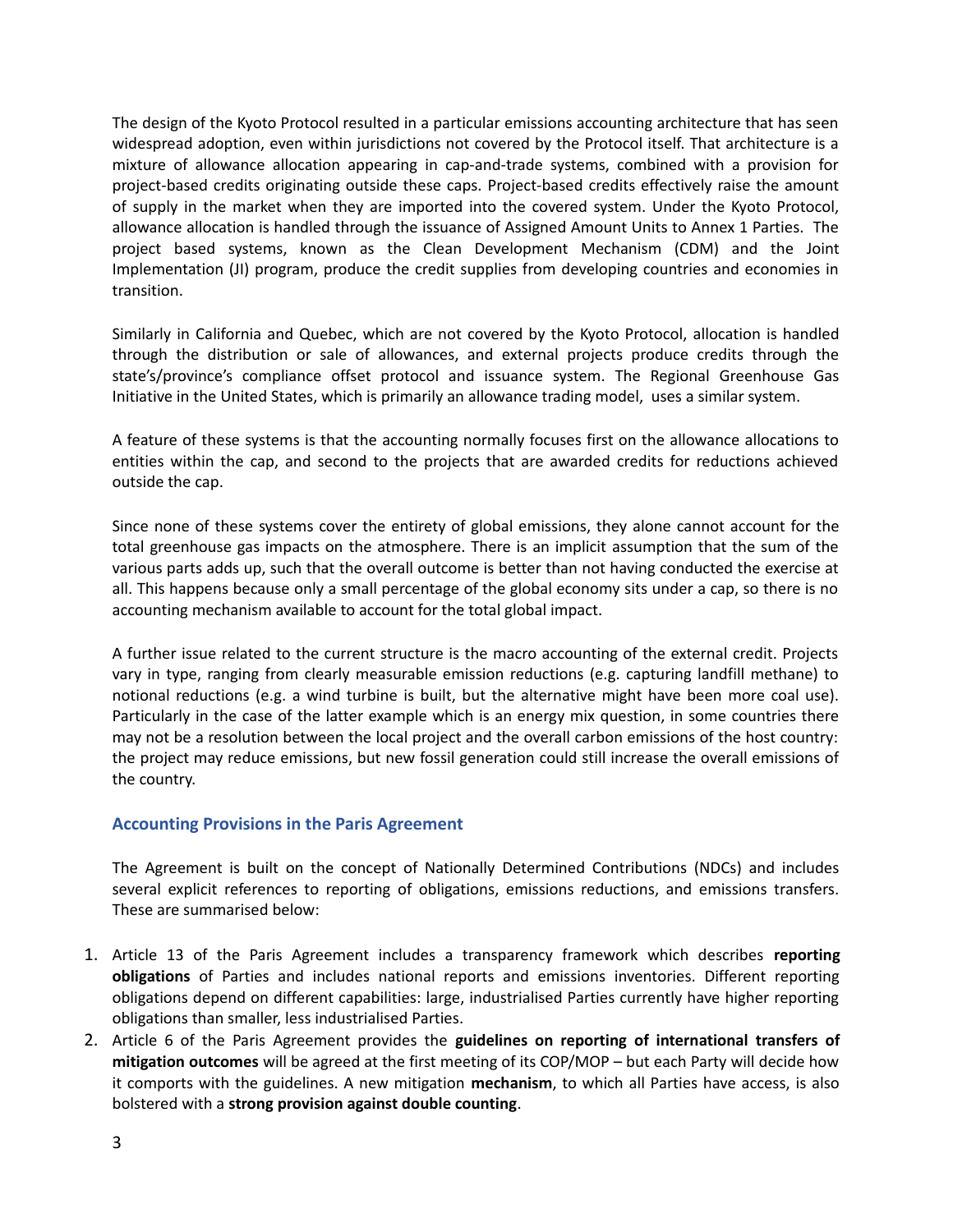3. A strong theme of **environmental integrity** appears throughout, with numerous references to "no double counting" (Articles 4 and 6). But the Agreement sets no firm consequence of poor accounting, though Parties have made clear that it could result in lack of market access. Similarly, most results-based finance initiatives in the field of climate finance also require accounting of emissions reductions.

IETA believes that particular **goals for accounting guidance** should be set for Parties as they implement their NDCs and they prepare for COP decisions on guidance for both the transparency framework under Article 13 and accounting under Article 6.

The goals of the accounting guidance are to:

1. Promote public confidence in the environmental results achieved in NDCs, including:

-Confidence amongst trading partners that transfers are of high integrity; -Confidence in comparable treatment amongst peers; and -Ease of understanding by the general public and the private sector.

- 2. Promote integrity in tracking actions or investments to reduce emissions;
- 3. Inspire Parties to do more through international partnerships rather than "going it alone" from a government-to-government perspective, as well as by enabling private sector participation. This will allow for NDCs to be met at lower cost, and in turn, promote conditions for raising ambition. A recent paper published by IETA and the Environmental Defense Fund, *[Doubling Down on Carbon Pricing](https://ieta.wildapricot.org/resources/Resources/Reports/Doubling_Down_Carbon_Pricing_EDF-IETA.pdf)*, shows that countries can raise ambition by connecting national carbon pricing systems, such as by linking carbon markets.

#### **Basic principles drawn from financial accounting**

Commercial participants **rely on strong accounting principles** for making any major investment or market transactions in the climate change arena, just as in other areas of commerce. The public accounting profession also can offer **insights from experience** in other areas of governance and commerce.

IETA encourages policymakers to incorporate **best practice accounting concepts** which are outlined below with both transactional and governance elements. These will boost public confidence and prompt greater investment in climate mitigation by both public and private actors. The first group of principles involve four core **transactional** elements:

- 1. **The Principle of Completeness**: All assets, liabilities, and equity interest that should have been recorded, have been recorded. In a carbon market context this means debits and credits should match for all transfers recorded for a specified accounting period; clear reports of assets and liabilities by accounting period (e.g. banking or borrowing of units);
- 2. **The Principle of Existence:** All assets, liabilities and equity interests exist. In a carbon market context this means replicability with an independent professional that can verify results (similar to the KP mechanisms);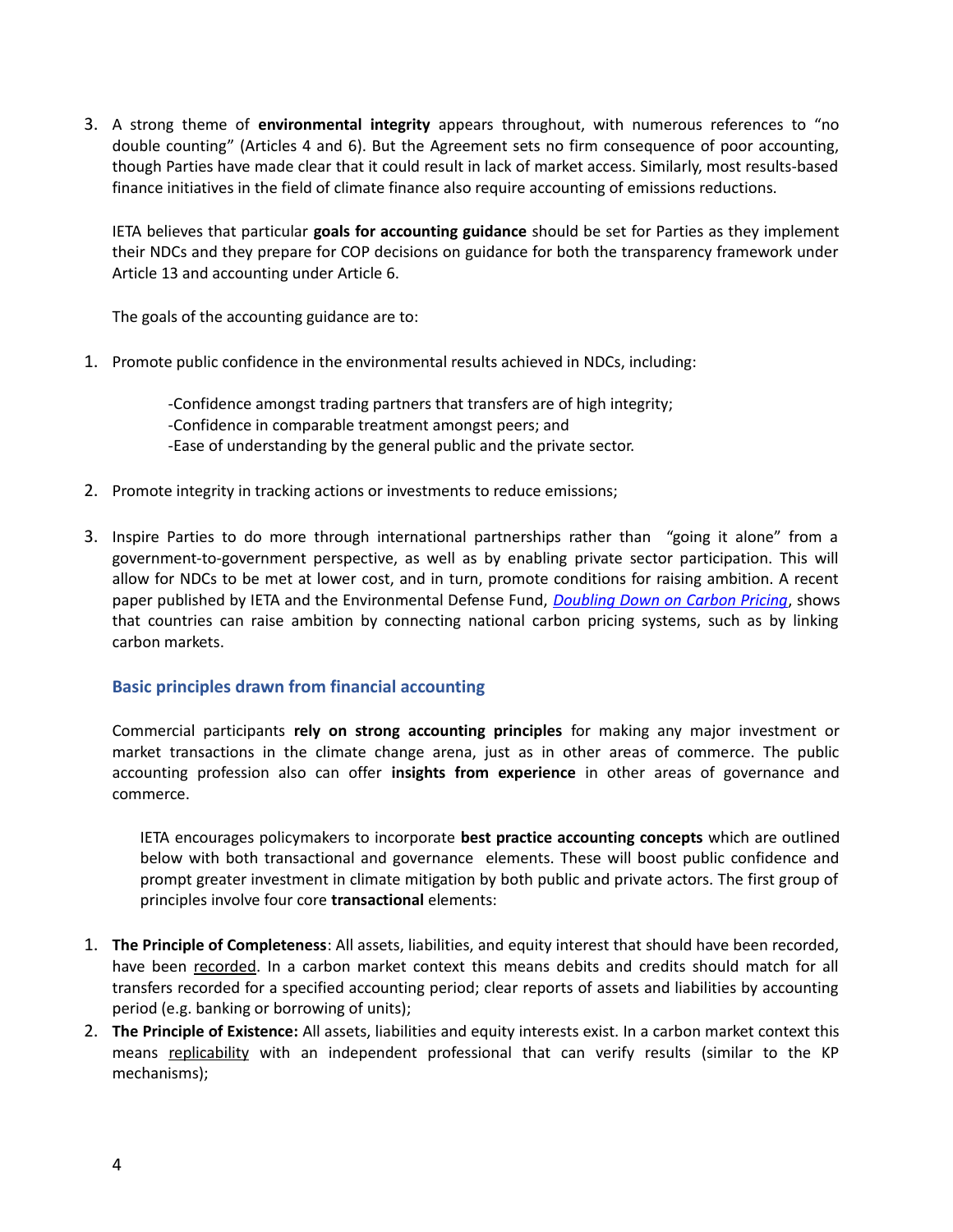- 3. **The Principle of Valuation:** All assets, liabilities and equity interests are included at appropriate amounts and any resulting valuation or allocation adjustments are appropriately recorded. In a carbon market context this means there should be accuracy with clear use of defined units of measure, reporting periods, relation to INDC, etc. Units cannot be created from nothing or from a counterfactual baseline and the use of standard factors should be applied where precision is of little value. It also means materiality, by focusing on major factors rather than the small, inconsequential elements that may cost more to measure and report than they are worth (esp. where conservative factors can provide adequate comfort – or where error bands may provide a simple measure of confidence). Finally the valuation principle implies comparability in that a Party or stakeholder can easily compare with results from prior reports - and with those of peers;
- 4. **The Principle of Rights and Obligations:** The entity holds or controls rights to assets, and liabilities are the obligations of the entity. In a carbon market context this refers to what exact entity holds rights or control to assets and liabilities with emissions transfers.

The second group of principles involve **governance**:

- **1. Presentation and Disclosure**: All disclosures are included and have occurred;
- **2. Transparency**: There is a public release of emissions transfers in a standard format;
- **3. Reliance**: All results are trustworthy and can be relied upon when making decisions;
- **4. Assurance**: A high assurance is required in areas of high consequence; and there are lower levels for areas that are inconsequential.

In Article 6 accounting for emissions reduction transfers, IETA encourages policymakers to use existing market infrastructure from the Kyoto Mechanisms or the voluntary market (e.g. VCS) as these are likely to be more rigorous at the moment in terms of accounting for transfers even rather than accounting for NDCs at the national level. Currently a number of government-led groups (the Green Climate Fund, Forest Carbon Partnership Facility and the World Bank) are working to establish results-based payment frameworks. These approaches must be monitored to ensure that their final design outcome facilitates private sector trading. We also strongly endorse **double entry bookkeeping** by debiting from one Party's inventory and crediting to another Party's inventory at same time. This will help ensure accuracy and confidence in the future international carbon market.

## **Section III: Accounting in Article 6** *Revisiting Global Emissions Accounting*

Although nationally determined and always voluntary, the Agreement effectively establishes a cap, albeit notional in many cases, on national emissions in every country. The caps are also effectively declining over time, even for countries with emissions still rising as development drives industrialization.

The foundation for transparency is measurement and reporting, which further implies that emissions quantification is a foundation element of the Paris Agreement. Article 6 introduces the prospect of carbon unit trading through its internationally transferred mitigation outcome (ITMO) and emissions mitigation mechanism (EMM). Text in paragraphs 6.2 and 6.5 is included to avoid any possibility of double counting;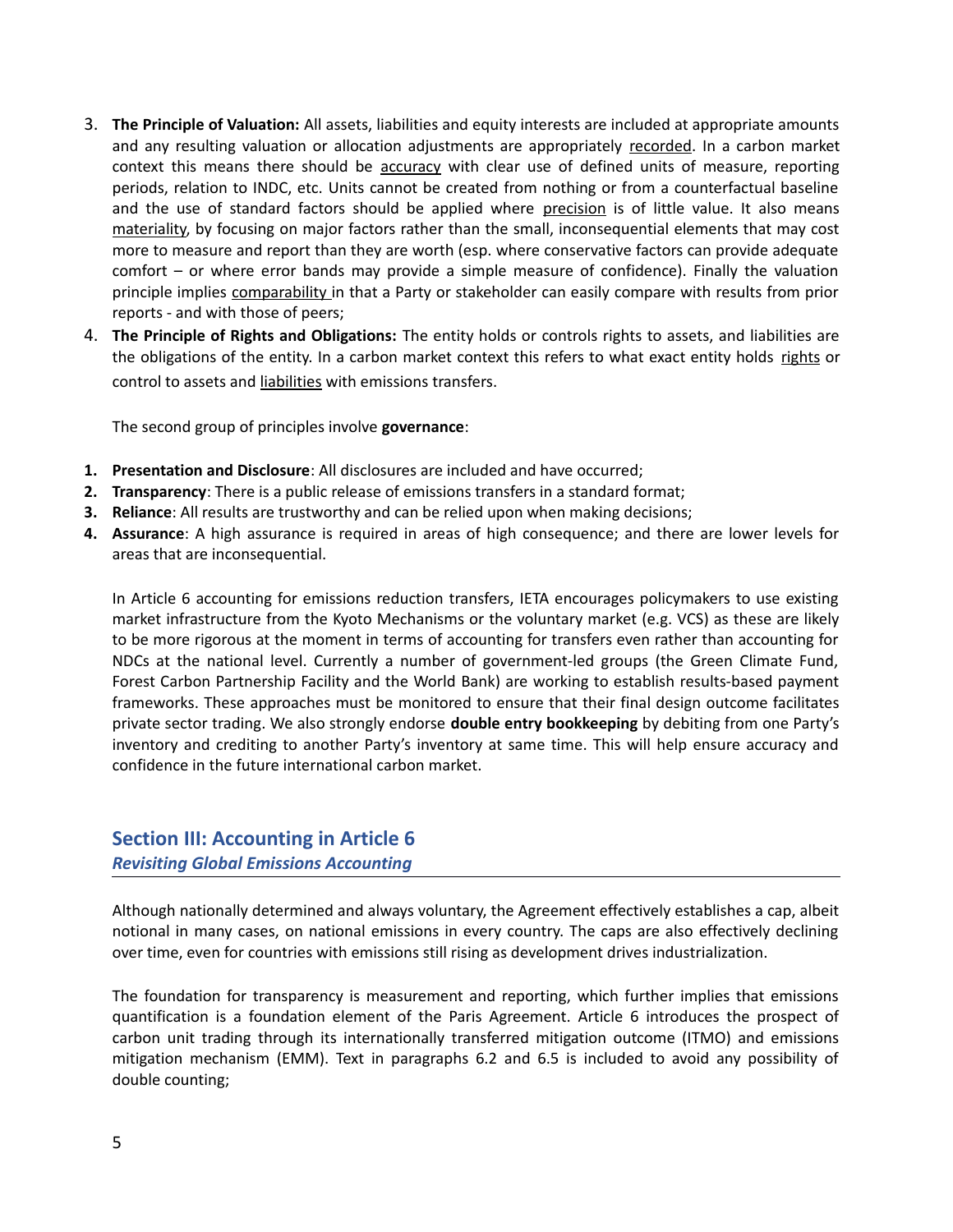*. . . Internationally transferred mitigation outcomes towards nationally determined contributions. . . . . shall apply robust accounting to ensure, inter alia, the avoidance of double counting,*

*Emission reductions resulting from the mechanism referred to in paragraph 4 of this Article shall not be used to demonstrate achievement of the host Party's nationally determined contribution if used by another Party to demonstrate achievement of its nationally determined contribution.*

These provisions, in combination with the progressive shift towards quantification of all emission sinks and sources, means that full national accounting for offset crediting must take place for both the recipient and the source of the units. For the recipient, there will be no change in that the introduction of units will raise the effective national cap on emissions. But the source country will be required to make an equivalent reduction (or "corresponding adjustment") from their stated NDC, therefore tightening their contribution. This was a feature of the Joint Implementation (JI) mechanism under the Kyoto Protocol, but was not the required practice in the CDM.

The example shown in the adjacent box illustrates this through a hypothetical case for a nature-based transfer (NBT) from Kenya to Canada, utilising the EMM as a means to acquire the necessary funding. The impact on the Kenya NDC implies a shift from a stated reduction of 30% from Business as Usual (BAU) in 2030, to some 37% below BAU. This ensures there is no double counting of the transferred amount and maintains the full integrity of the overall NDC approach such that the implied global cumulative emissions goal of the NDCs is maintained. However, Kenya will need to find further reductions in its economy as a result. One implication of this is that the price of carbon units will rise due to the additional demand that an overall emissions cap, even a notional one, places on the global economy.

Article 6 of the Paris Agreement offers great potential for carbon market development and emissions trading, therefore driving a lowest cost mitigation outcome and directing funding and financing to low emission technologies. But over time, it will also introduce an accounting rigour that has only featured in some quarters to date. This will likely change the supply demand balance, leading to a more robust and enduring carbon market.

In summary, we believe that ITMOs should be expressed in clear units of measure using defined standards. Transferred units should be verifiable, ideally with verification carried out by independent experts. Finally, transfers between Parties should be reported by sender and receiver in a clear manner so that independent reviewers can be assured that the accounts match, with no double-claims for use.

## **Section IV: Non-Markets in Article 6.8** *How to yield emissions reductions and avoid the overlapping policy conundrum*

IETA strongly believes that a market-based approach is the most efficient system for CO2 regulation and reduction as well as for innovation in the energy system and overall energy mix. But we understand that there are important alternative approaches to address other greenhouse gas reduction opportunities such as technology transfer and capacity building. IETA recognizes that policymakers will want to regulate some emissions through direct regulation, rather than include them in a GHG market. Examples include appliance efficiency standards, fuel economy standards and lighting mandates. Others appear in the Climate and Clean Air Coalition, which is leading the way on non-market-based approaches to methane reductions through best practice, standards and voluntary measures.